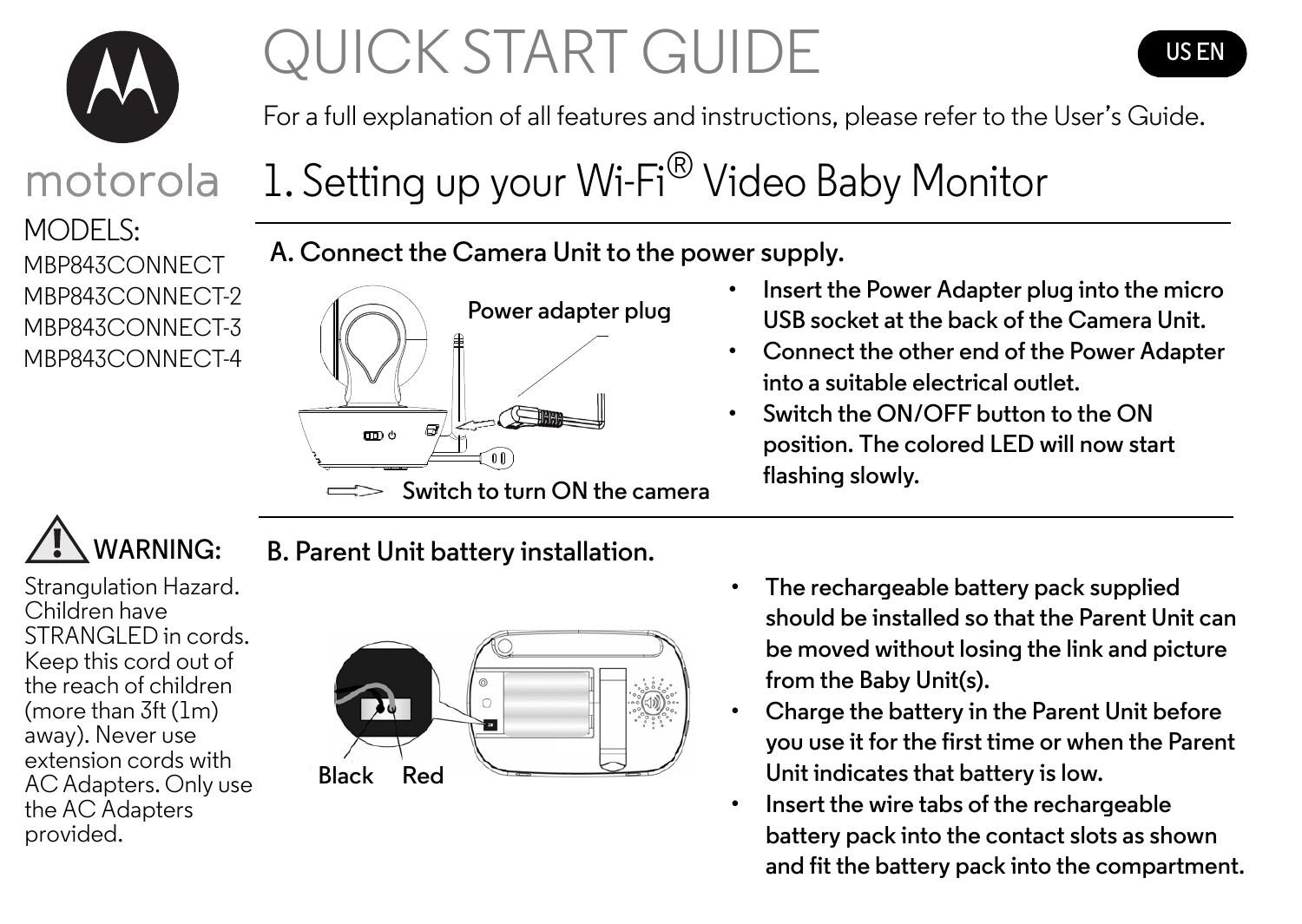#### **C. Fastening the battery cover of the Parent Unit.**



- **Place the battery compartment cover over the battery, making sure that the battery wires are carefully pushed down and the cover fits properly.**
- **Gently tighten the screw in a clockwise direction using a small cross head or flat end screwdriver.**

**D. Connect the Parent Unit to the power supply.**



- **Connect the small plug of the power adapter to the Parent Unit and the other end to the electrical outlet.**
- **Only use the supplied power adapter (5V DC / 600mA) with the Micro USB plug.**
- **Charge for at least 16 hours before first use.**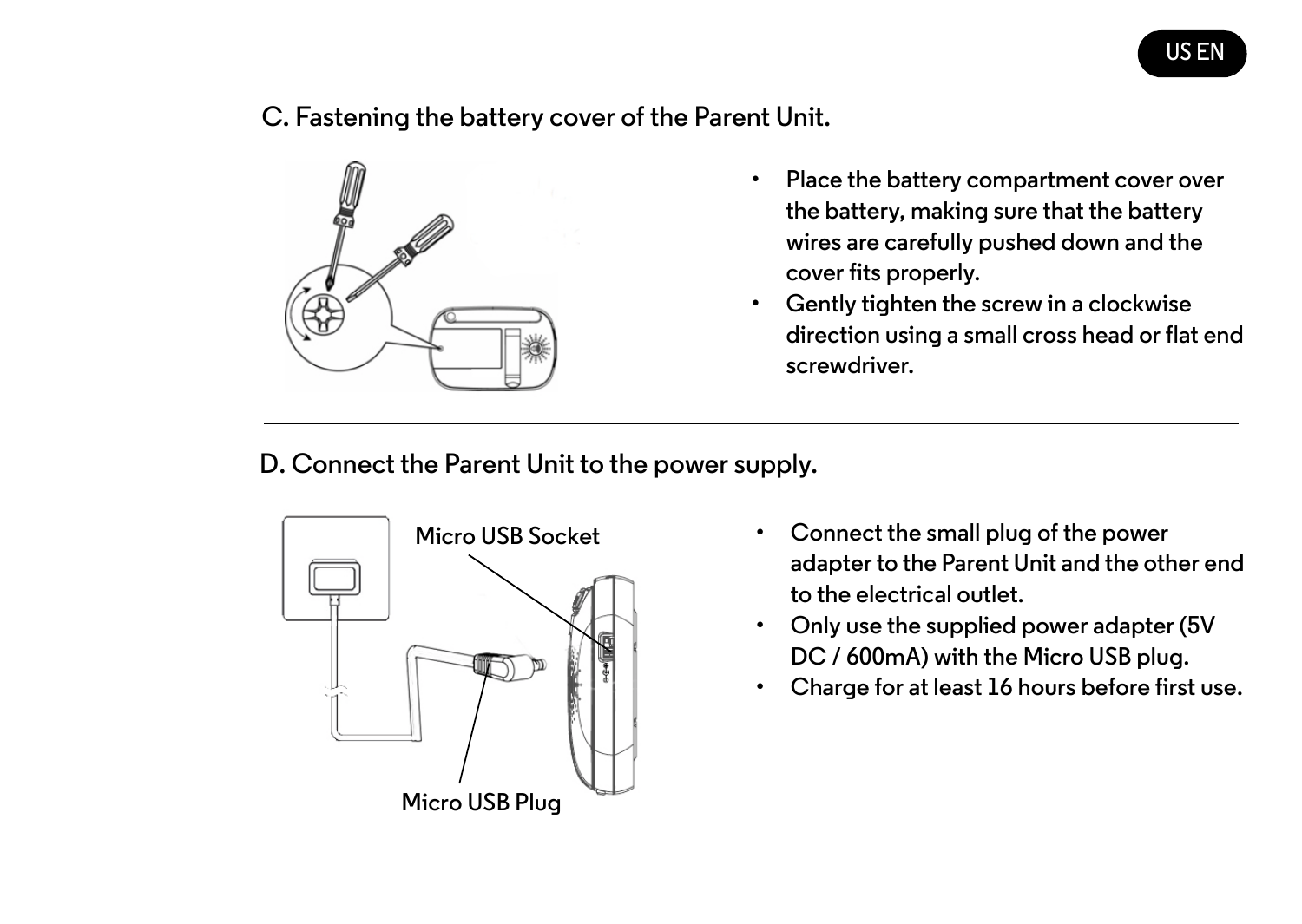

# 2. Basic operation of the keys

| <b>Parent Unit</b> |                     |                                                                                                              |
|--------------------|---------------------|--------------------------------------------------------------------------------------------------------------|
| ம                  | Power ON/OFF button | Press and hold to switch on/off the Unit.                                                                    |
|                    | UP/DOWN buttons     | Press to tilt the camera up / down in normal mode.<br>Press to move up / down in menu mode.                  |
|                    | LEFT/RIGHT buttons  | Press to pan the camera left / right in normal mode.<br>Press to move left / right in menu mode.             |
| ≡                  | MENU button         | Press to open menu options or exit from the menu.                                                            |
| OK                 | OK button           | Press to confirm a selection.                                                                                |
| φ                  | VIDEO button        | Press to turn the LCD display on/off.                                                                        |
|                    | <b>TALK</b> button  | Press and hold to talk to your baby.                                                                         |
| <b>Baby Unit</b>   |                     |                                                                                                              |
| ON/OFF switch      |                     | Slide the power switch forward to switch on the Unit.<br>Slide the power switch back to switch off the Unit. |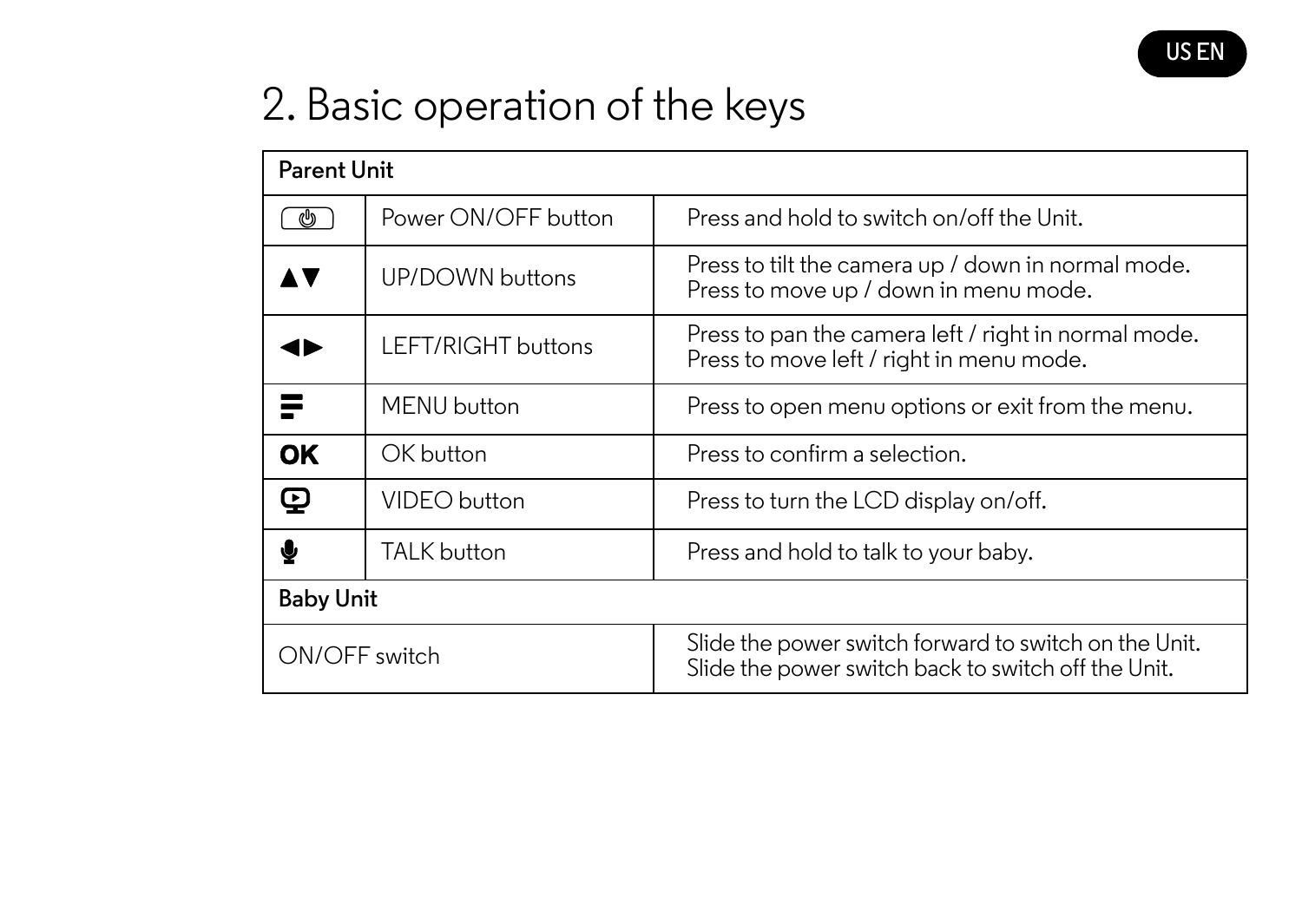# 3. Setting up the Camera Unit for Wi-Fi<sup>®</sup> Internet Viewing

**A. Install the Hubble for Motorola Monitors App.**



- **1. Scan the QR code and download the Hubble for Motorola Monitors App from the App Store for iOS® devices or from the Google PlayTM Store for AndroidTM devices.**
- **2. Install the App on your device.**
- **B. View on Compatible Smartphones, Tablets and Computers.**



- **1. Run the Hubble app on your compatible smartphone or tablet.**
- **2. Follow the in-app instructions to create your Hubble account.**
- **3. Log in to your account on your compatible smartphone, tablet or via https:// app.hubbleconnected.com/#login on your PC to access your live camera stream.**

#### **Please take note of the following minimum system requirements:**

*Smartphones/Tablets: iOS 7, Android™ 4.2 PC (only for viewing – NOT setup): Windows® 7, Mac OS® 10.7, Chrome™ 24, Internet Explorer® 9, Safari® 6, Firefox® 18, Adobe® Flash® 15, Java™ 7*

### **Wi-Fi® Requirements:**

*At least 0.6Mbps upload bandwidth per camera. Test your Internet speed at: http://www.speedtest.net/*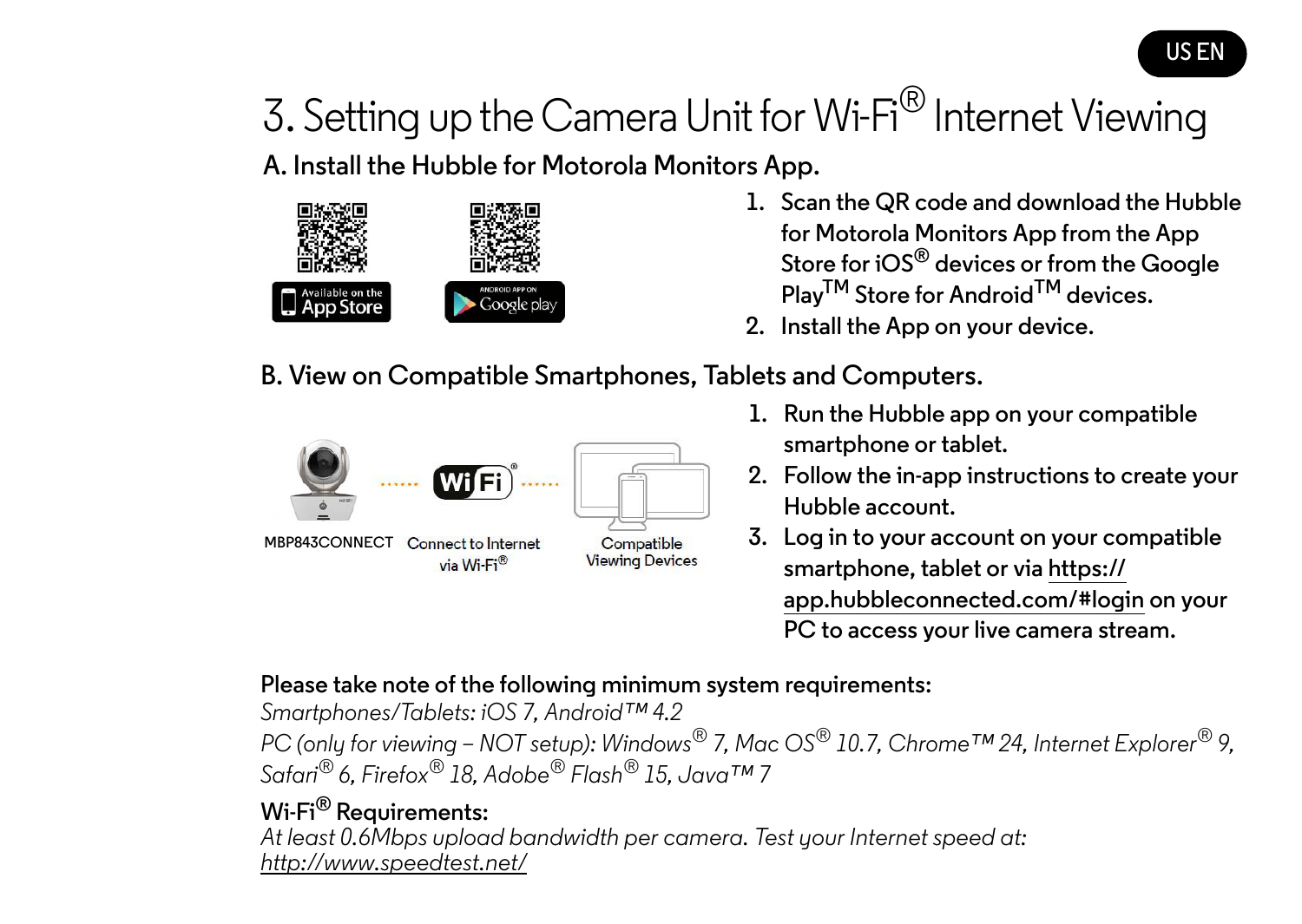

# 4. General Information

If your product is not working properly, read this Quick Start Guide or the User's Guide of one of the models listed on page 1.

Contact Customer Service: **US and Canada 1-888-331-3383 Email: support@motorolamonitors.com**

## **Consumer Products and Accessories Limited Warranty ("Warranty")**

Thank you for purchasing this Motorola branded product manufactured under license by Binatone Electronics International LTD ("BINATONE").

### **What Does this Warranty Cover?**

Subject to the exclusions contained below, BINATONE warrants that this Motorola branded product ("Product") or certified accessory ("Accessory") sold for use with this product that it manufactured to be free from defects in materials and workmanship under normal consumer usage for the period outlined below. This Warranty is your exclusive warranty and is not transferable.

#### **Who is covered?**

This Warranty extends only to the first consumer purchaser, and is not transferable.

## **What will BINATONE do?**

BINATONE or its authorized distributor at its option and within a commercially reasonable time, will at no charge repair or replace any Products or Accessories that does not conform to this Warranty. We may use functionally equivalent reconditioned/ refurbished/ pre-owned or new Products, Accessories or parts.

## **What Other Limitations Are There?**

ANY IMPLIED WARRANTIES, INCLUDING WITHOUT LIMITATION THE IMPLIED WARRANTIES OF MERCHANTABILITY AND FITNESS FOR A PARTICULAR PURPOSE, SHALL BE LIMITED TO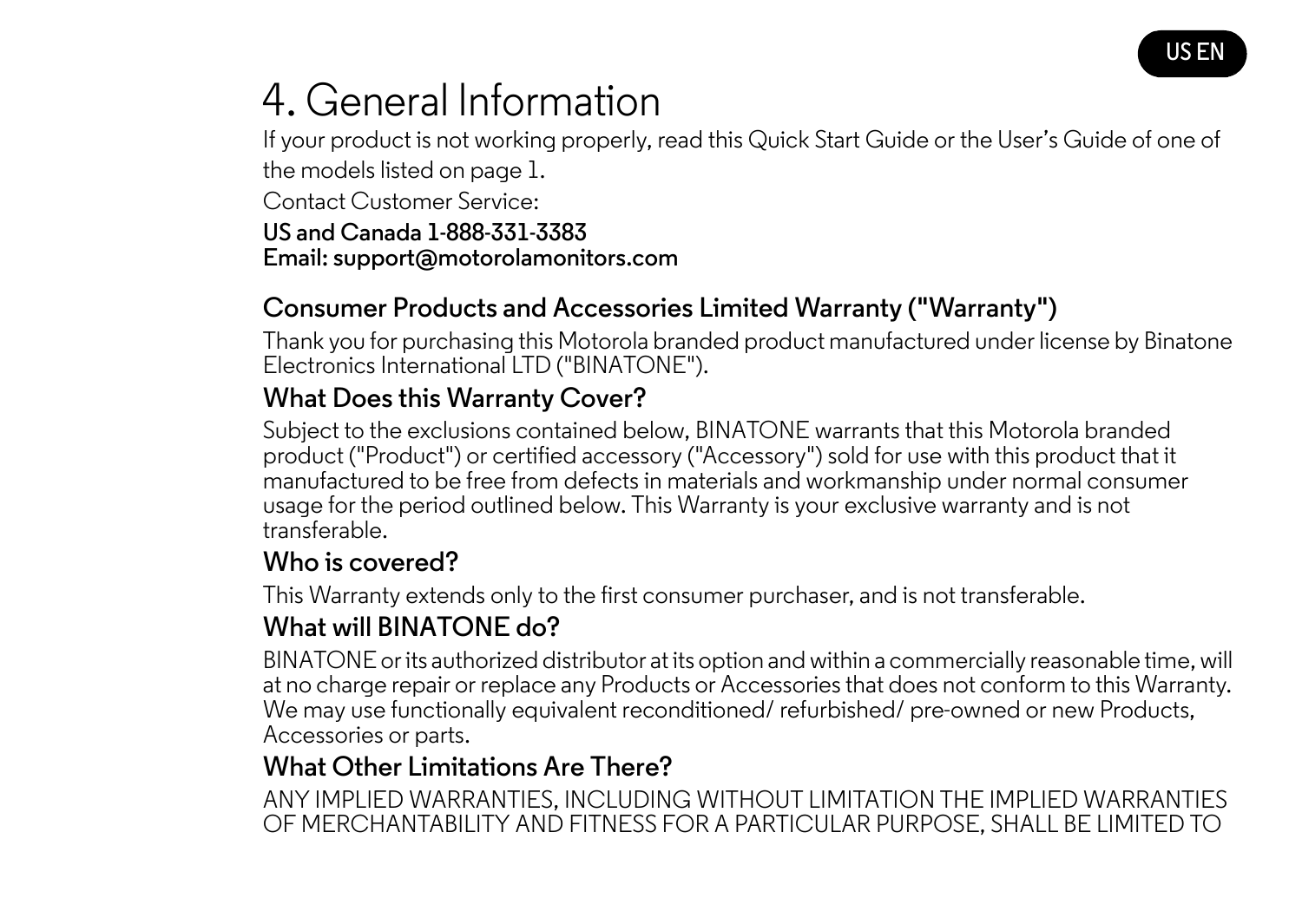THE DURATION OF THIS LIMITED WARRANTY, OTHERWISE THE REPAIR OR REPLACEMENT PROVIDED UNDER THIS EXPRESS LIMITED WARRANTY IS THE EXCLUSIVE REMEDY OF THE CONSUMER, AND IS PROVIDED IN LIEU OF ALL OTHER WARRANTIES, EXPRESS OR IMPLIED. IN NO EVENT SHALL MOTOROLA OR BINATONE BE LIABLE, WHETHER IN CONTRACT OR TORT (INCLUDING NEGLIGENCE) FOR DAMAGES IN EXCESS OF THE PURCHASE PRICE OF THE PRODUCT OR ACCESSORY, OR FOR ANY INDIRECT, INCIDENTAL, SPECIAL OR CONSEQUENTIAL DAMAGES OF ANY KIND, OR LOSS OF REVENUE OR PROFITS, LOSS OF BUSINESS, LOSS OF INFORMATION OR OTHER FINANCIAL LOSS ARISING OUT OF OR IN CONNECTION WITH THE ABILITY OR INABILITY TO USE THE PRODUCTS OR ACCESSORIES TO THE FULL EXTENT THESE DAMAGES MAY BE DISCLAIMED BY LAW. Some jurisdictions do not allow the limitation or exclusion of incidental or consequential damages, or limitation on the length of an implied warranty, so the above limitations or exclusions may not apply to you. This Warranty gives you specific legal rights, and you may also have other rights that vary from one jurisdiction to another.

| <b>Products Covered</b>                          | Length of Coverage                                                                                                                                |
|--------------------------------------------------|---------------------------------------------------------------------------------------------------------------------------------------------------|
| Consumer Products                                | <b>One (1) year</b> from the date of the products original purchase by the first consumer<br>purchaser of the product.                            |
| Consumer<br>Accessories                          | <b>Ninety (90) days</b> from the date of the accessories original purchase by the first<br>consumer purchaser of the product.                     |
| Consumer Products<br>are Repaired or<br>Replaced | The balance of the original warranty or for Ninety (90) days from the date returned<br>and Accessories that to the consumer, whichever is longer. |

#### **Exclusions**

**Normal Wear and Tear.** Periodic maintenance, repair and replacement of parts due to normal wear and tear are excluded from coverage.

**Batteries.** Only batteries whose fully charged capacity falls below 80% of their rated capacity and batteries that leak are covered by this Warranty.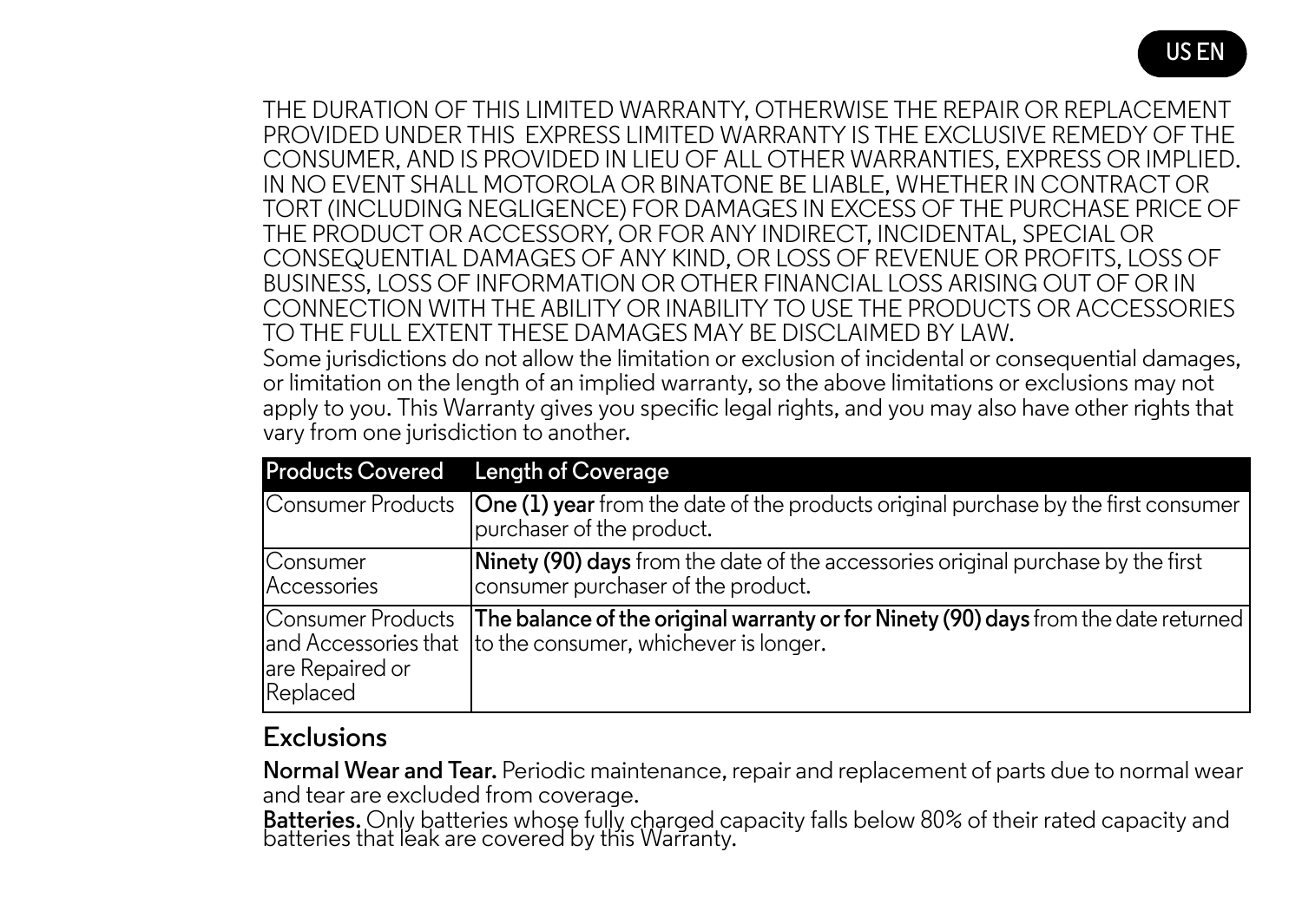

**Abuse & Misuse.** Defects or damage that result from: (a) improper operation, storage, misuse or abuse, accident or neglect, such as physical damage (cracks, scratches, etc.) to the surface of the product resulting from misuse; (b) contact with liquid, water, rain, extreme humidity or heavy perspiration, sand, dirt or the like, extreme heat, or food; (c) use of the Products or Accessories for commercial purposes or subjecting the Product or Accessory to abnormal usage or conditions; or (d) other acts which are not the fault of MOTOROLA or BINATONE, are excluded from coverage. **Use of Non-Motorola branded Products and Accessories.** Defects or damage that result from the use of Non-Motorola branded or certified Products or Accessories or other peripheral equipment are excluded from coverage.

**Unauthorized Service or Modification.** Defects or damages resulting from service, testing, adjustment, installation, maintenance, alteration, or modification in any way by someone other than MOTOROLA, BINATONE or its authorized service centers, are excluded from coverage. **Altered Products.** Products or Accessories with (a) serial numbers or date tags that have been removed, altered or obliterated; (b) broken seals or that show evidence of tampering; (c) mismatched board serial numbers; or (d) nonconforming or non-Motorola branded housings, or parts, are excluded from coverage.

**Communication Services.** Defects, damages, or the failure of Products or Accessories due to any communication service or signal you may subscribe to or use with the Products or Accessories is excluded from coverage.

#### **How to Obtain Warranty Service or Other Information?**

To obtain service or information, please call:

#### **US and Canada 1-888-331-3383**

#### **Email: support@motorolamonitors.com**

You will receive instructions on how to ship the Products or Accessories at your expense and risk, to a BINATONE Authorized Repair Center. To obtain service, you must include: (a) the Product or Accessory; (b) the original proof of purchase (receipt) which includes the date, place and seller of the Product; (c) if a warranty card was included in your box, a completed warranty card showing the serial number of the Product; (d) a written description of the problem; and, most importantly; (e) your address and telephone number.